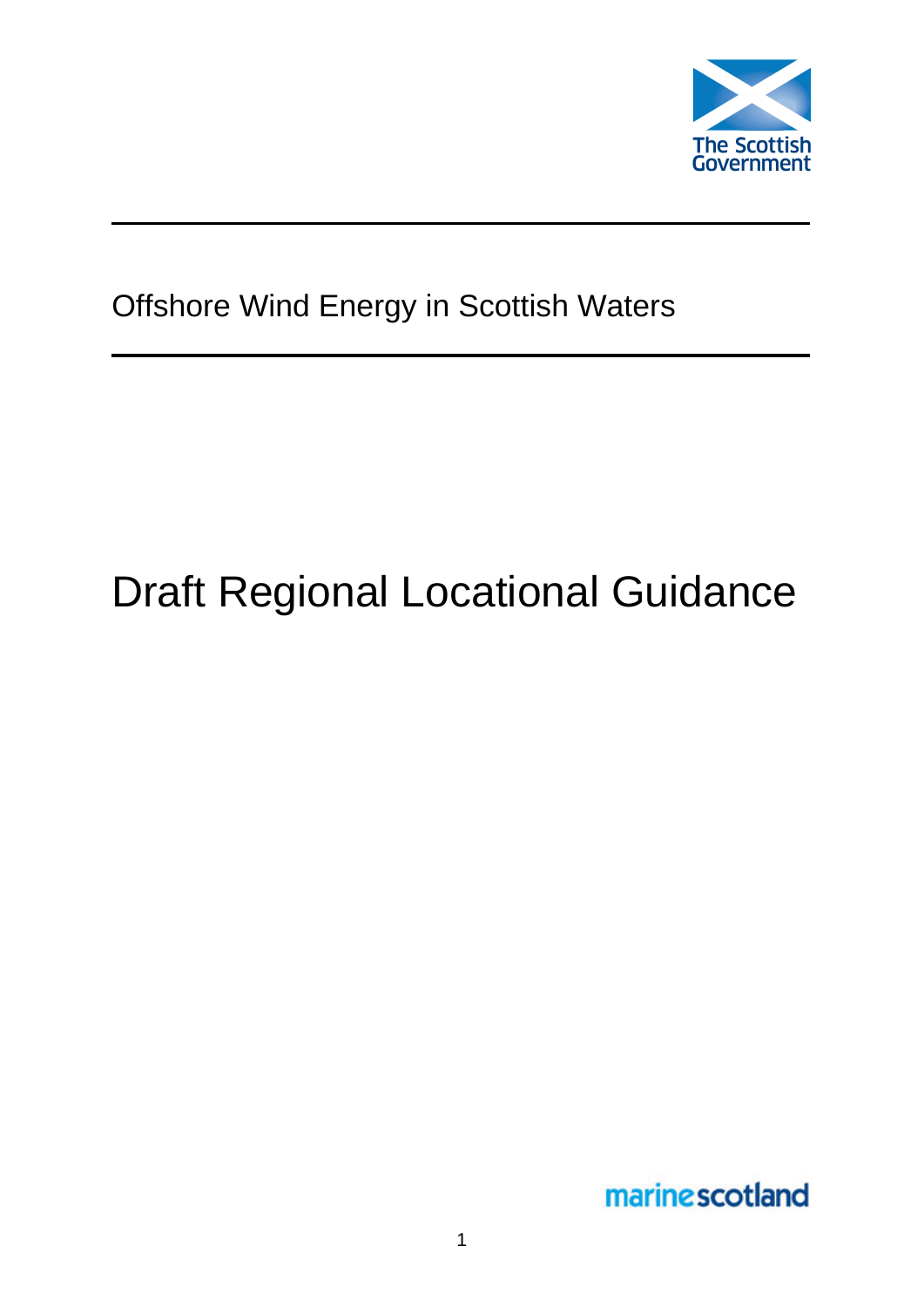|                                                     | <b>CONTENTS</b>                                                                                                                                                                                                                                                                                                                  | Page |
|-----------------------------------------------------|----------------------------------------------------------------------------------------------------------------------------------------------------------------------------------------------------------------------------------------------------------------------------------------------------------------------------------|------|
| 1.                                                  | <b>INTRODUCTION</b>                                                                                                                                                                                                                                                                                                              | 18   |
| 1.1<br>1.2<br>1.3<br>1.4                            | Introduction<br><b>Offshore Wind Device Characteristics</b><br>Sectoral Marine Plan Development Process<br><b>Regional Locational Guidance Areas</b>                                                                                                                                                                             |      |
| 2.                                                  | <b>SCOTTISH MARINE AREA - KEY ISSUES</b>                                                                                                                                                                                                                                                                                         | 24   |
| 2.1<br>2.2<br>2.3<br>2.4<br>2.5<br>2.6<br>2.7       | Resource<br>Aquaculture<br>Aviation<br><b>Bathymetry and Seabed</b><br><b>Cultural Heritage</b><br>Defence<br>Environment<br><b>Coastal and Flood Protection</b><br><b>Designated Sites</b><br>Landscape Designations within Region                                                                                              |      |
| 2.8                                                 | Marine Mammals, Basking Sharks, Seals and Seabirds<br>Fishing<br>Representation of fishery data                                                                                                                                                                                                                                  |      |
| 2.9<br>2.10<br>2.13<br>2.14<br>2.15<br>2.16<br>2.17 | Infrastructure and Grid Provision<br>Oil and Gas<br>2.11 Planning<br>2.12 Ports and Harbours<br>Recreation<br><b>Recreational Angling</b><br><b>Recreational Boating</b><br>Scuba Diving<br>Sea Kayaking<br><b>Small Boat Activity</b><br><b>Surfing and Windsurfing</b><br>Shipping<br>Social<br><b>Supply Chain</b><br>Tourism |      |
|                                                     |                                                                                                                                                                                                                                                                                                                                  |      |
|                                                     | <b>REGIONS</b>                                                                                                                                                                                                                                                                                                                   |      |
| 3.                                                  | <b>EAST</b>                                                                                                                                                                                                                                                                                                                      | 57   |
| 3.1                                                 | Resource                                                                                                                                                                                                                                                                                                                         |      |

- 3.2 Aquaculture
- 3.3 Aviation
- 3.4 Bathymetry and Seabed
- 3.5 Cultural Heritage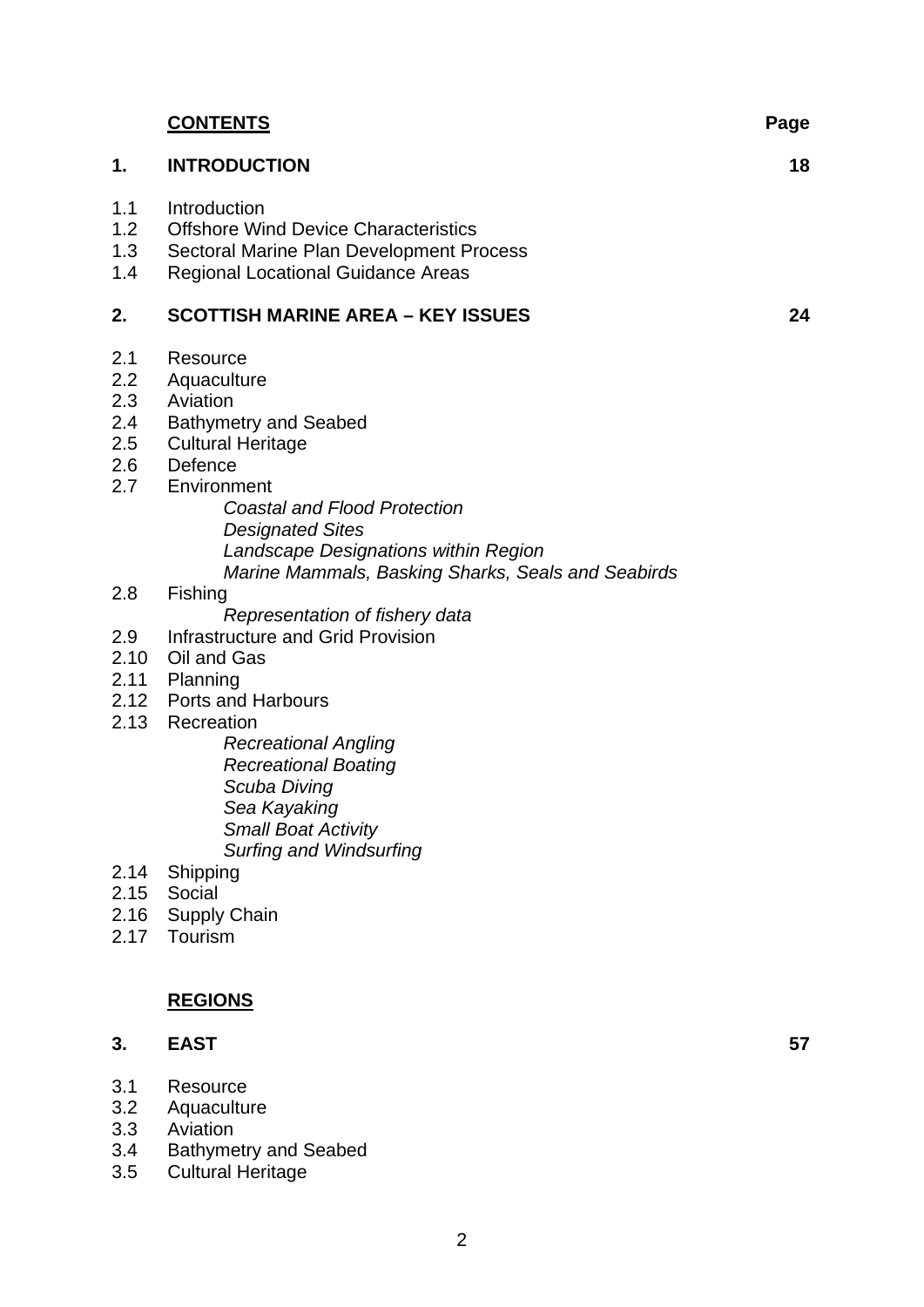- 3.6 Defence
- 3.7 Environment
	- *Coastal and Flood Protection Designated Sites Landscape Designations within Region Marine Mammals, Basking Sharks and Seals Seabirds*

# 3.8 Fishing

- *Commercial Fishing Regional Overview Areas of Search Interactions Fish Processing Activities Wild Salmon and Sea Trout*
- 3.9 Infrastructure and Grid Provision *Existing Future*
- 3.10 Oil and Gas
- 3.11 Planning
- 3.12 Ports and Harbours
- 3.13 Recreation
	- *Recreational Angling Recreational Boating Scuba Diving Sea Kayaking Small Boat Activity Surfing and Windsurfing Areas of Search*
- 3.14 Shipping
- 3.15 Social
- 3.16 Supply Chain
- 3.17 Tourism

# **4. NORTH EAST 99**

- 4.1 Resource
- 4.2 Aquaculture
- 4.3 Aviation
- 4.4 Bathymetry and Seabed
- 4.5 Cultural Heritage
- 4.6 Defence
- 4.7 Environment
	- *Coastal and Flood Protection Designated Sites Landscape Designations within Region Marine Mammals, Basking Sharks and Seals Seabirds*

#### 4.8 Fishing

*Commercial Fishing Regional Overview Areas of Search Interaction Fish Processing Activities Wild Salmon and Sea Trout*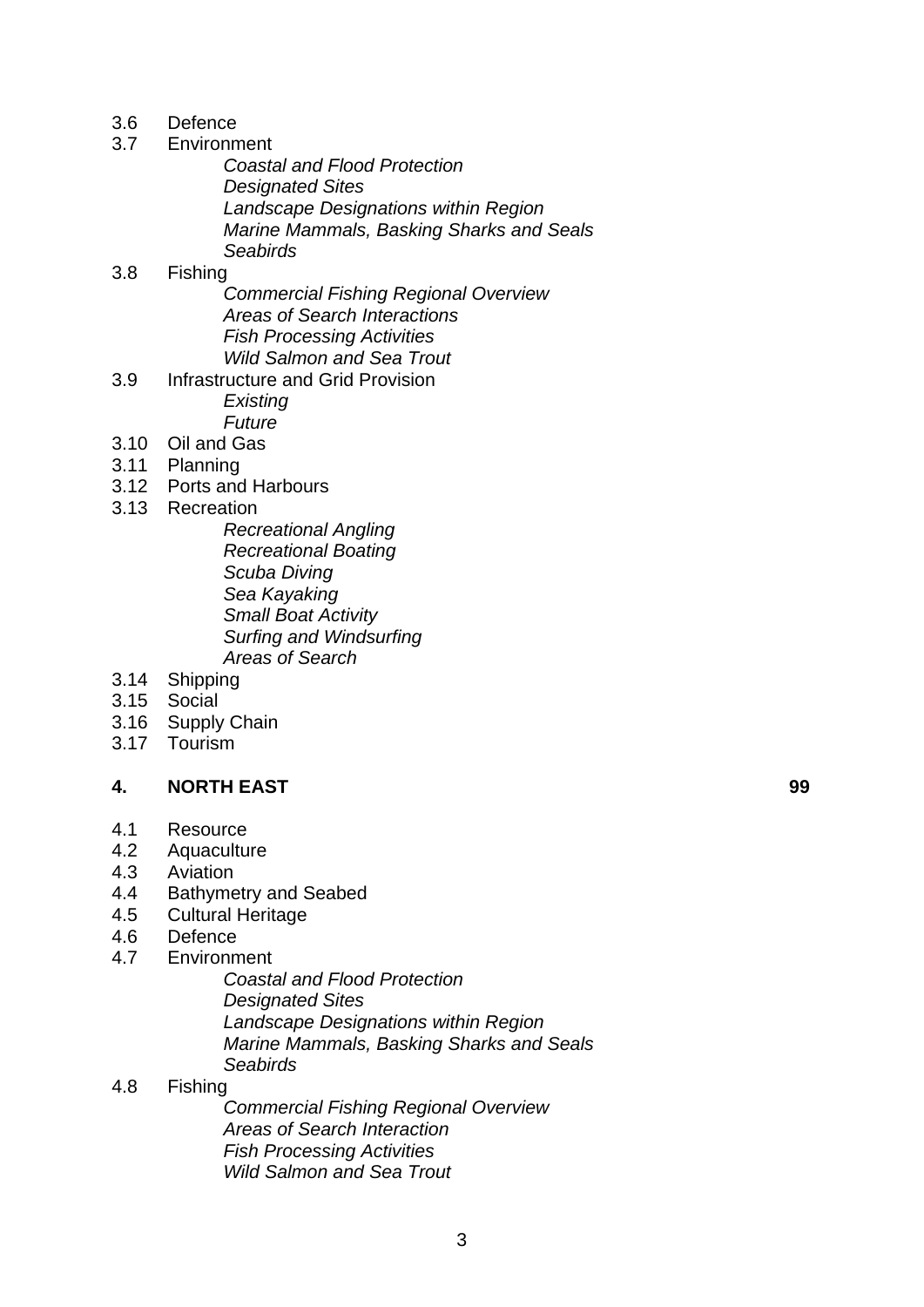- 4.9 Infrastructure and Grid Provision  *Existing Future*
- 4.10 Oil and Gas
- 4.11 Planning
- 4.12 Ports and Harbours
- 4.13 Recreation
	- *Recreational Angling Recreational Boating Scuba Diving Sea Kayaking Small Boat Activity Surfing and Windsurfing Areas of Search*
- 4.14 Shipping
- 4.15 Social
- 4.16 Supply Chain
- 4.17 Tourism

# **5. NORTH 153**

- 5.1 Resource
- 5.2 Aquaculture
- 5.3 Aviation
- 5.4 Bathymetry and Seabed
- 5.5 Cultural Heritage
- 5.6 Defence
- 5.7 Environment
	- *Designated Sites Landscape Designations within Region Marine Mammals, Basking Sharks and Seals Seabirds*

#### 5.8 Fishing

*Commercial Fishing Regional Overview Areas of Search Interaction Scotmap Pilot Project Fish Processing Activities Wild Salmon and Sea Trout* 

- 5.9 Infrastructure and Grid Provision  *Existing Future*
- 5.10 Oil and Gas
- 5.11 Planning
- 5.12 Ports and Harbours
- 5.13 Recreation

*Recreational Angling Recreational Boating Scuba Diving Sea Kayaking*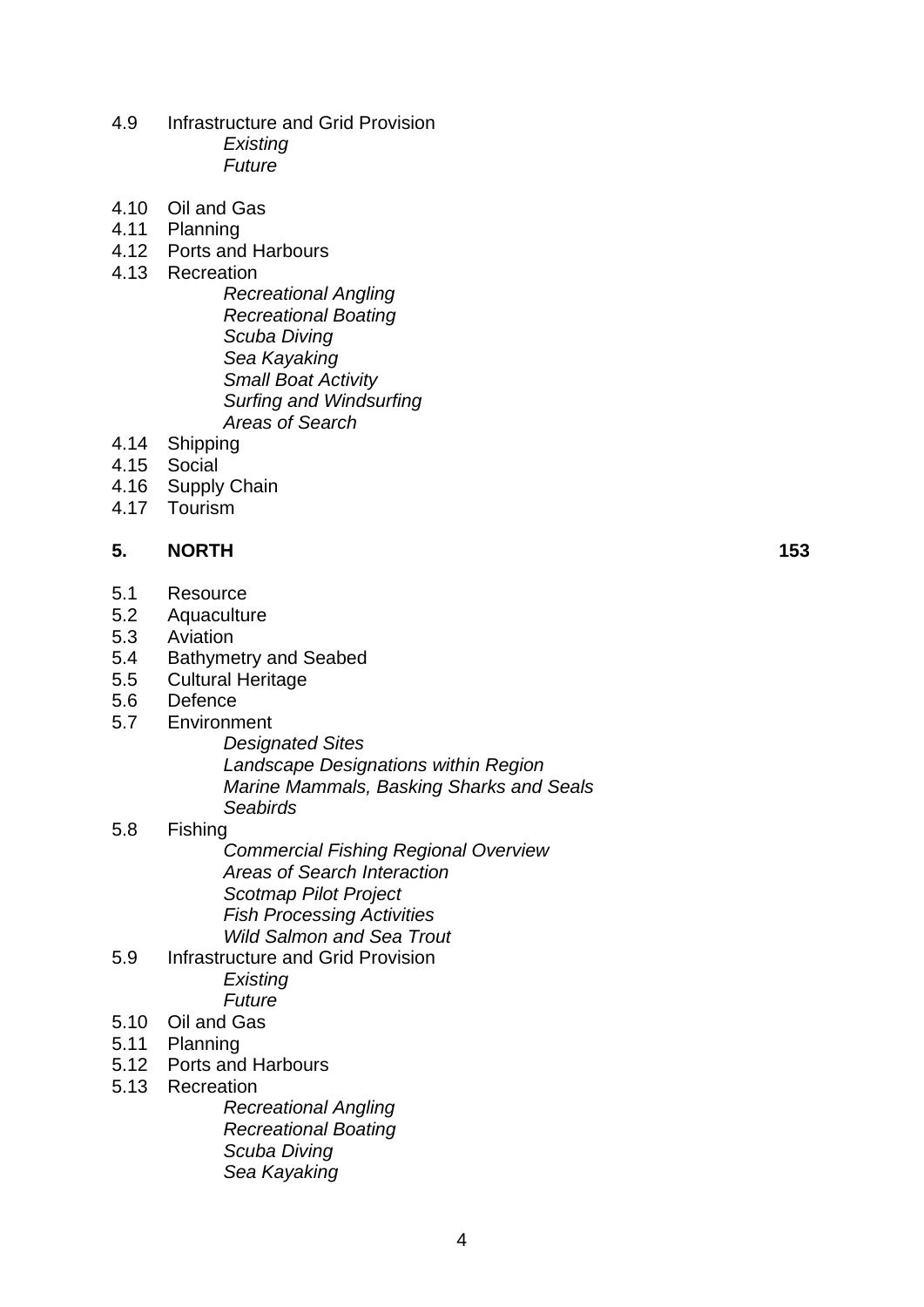*Small Boat Activity Surfing and Windsurfing Areas of Search* 

- 5.14 Shipping
- 5.15 Social
- 5.16 Supply Chain
- 5.17 Tourism

#### **6. NORTH WEST 213**

- 6.1 Resource
- 6.2 Aquaculture
- 6.3 Aviation
- 6.4 Bathymetry and Seabed
- 6.5 Cultural Heritage
- 6.6 Defence

# 6.7 Environment

*Coastal and Flood Protection Designated Sites Landscape Designations within Region Marine Mammals, Basking Sharks and Seals Seabirds* 

# 6.8 Fishing

- *Commercial Fishing Regional Overview Areas of Search Interaction Fish Processing Activities Wild Salmon and Sea Trout*
- 6.9 Infrastructure and Grid Provision  *Existing*

 *Future* 

- 6.10 Oil and Gas
- 6.11 Planning
- 6.12 Ports and Harbours
- 6.13 Recreation

*Recreational Angling Recreational Boating Scuba Diving Sea Kayaking Small Boat Activity Surfing and Windsurfing Areas of Search* 

- 6.14 Shipping
- 6.15 Social
- 6.16 Supply Chain
- 6.17 Tourism

# **7. WEST**

- 7.1 Resource
- 7.2 Aquaculture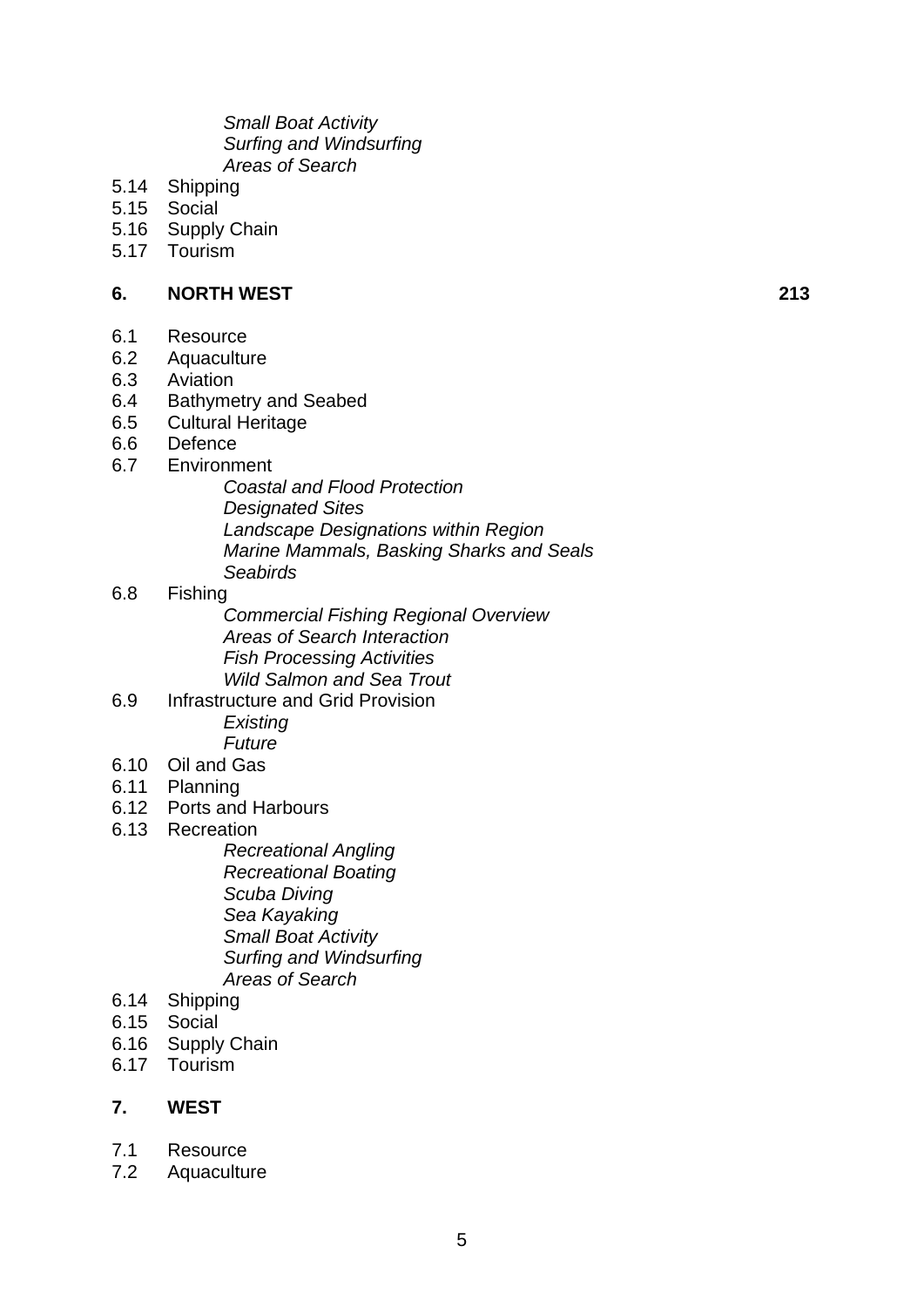- 7.3 Aviation
- 7.4 Bathymetry and Seabed
- 7.5 Cultural Heritage
- 7.6 Defence
- 7.7 Environment
	- *Coastal and Flood Protection Designated Sites Landscape Designations within Region Marine Mammals, Basking Sharks and Seals Seabirds*

# 7.8 Fishing

*Commercial Fishing Regional Overview Areas of Search Interaction Fish Processing Activities Wild Salmon and Sea Trout* 

- 7.9 Infrastructure and Grid Provision  *Existing Future*
- 7.10 Oil and Gas
- 7.11 Planning
- 7.12 Ports and Harbours
- 7.13 Recreation

*Recreational Angling Recreational Boating Scuba Diving Sea Kayaking Small Boat Activity Surfing and Windsurfing Areas of Search* 

- 7.14 Shipping
- 7.15 Social
- 7.16 Supply Chain
- 7.17 Tourism

#### **8. SOUTH WEST 322**

- 8.1 Resource
- 8.2 Aquaculture
- 8.3 Aviation
- 8.4 Bathymetry and Seabed
- 8.5 Cultural Heritage
- 8.6 Defence
- 8.7 Environment

*Designated Sites* 

*Landscape Designations within Region Marine Mammals, Basking Sharks and Seals Seabirds* 

#### 8.8 Fishing

*Commercial Fishing Regional Overview Areas of Search Interactions*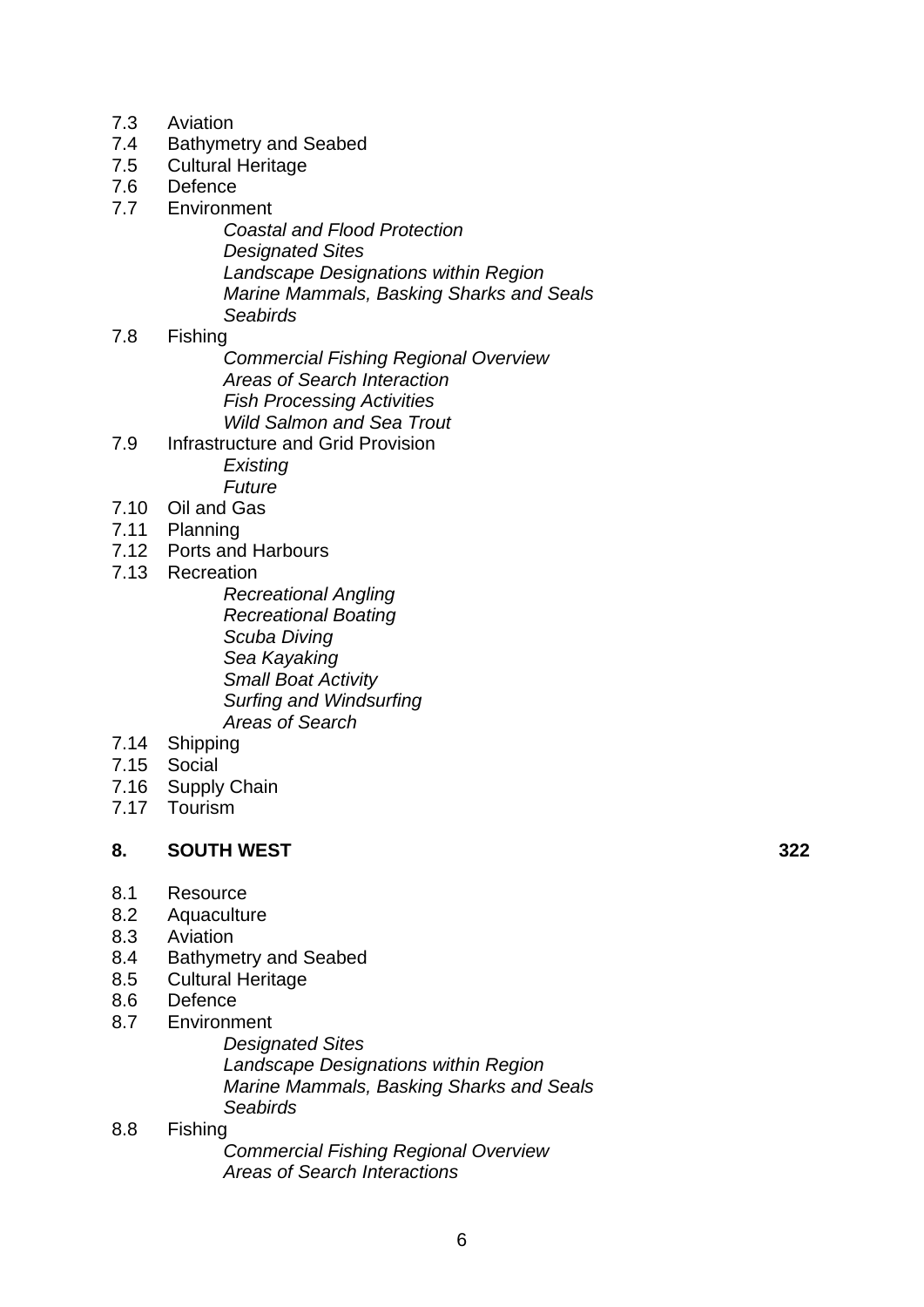| 11.                                                                  | <b>REFERENCES</b>                                                                                                                                                                                                                                                                                                               | 404 |
|----------------------------------------------------------------------|---------------------------------------------------------------------------------------------------------------------------------------------------------------------------------------------------------------------------------------------------------------------------------------------------------------------------------|-----|
| 10.1<br>10.2<br>10.3<br>10.4<br>10.5<br>10.6<br>10,7<br>10.8<br>10.9 | Technologies<br><b>Site Selection Process</b><br>Site 1 - Southern Moray Firth<br>Site 2 - North Coast<br>Site 3 - East Aberdeen<br>Site 4 - Inner Hebrides<br>Site 5 - South East Aberderr<br>Site 6 - East Shetland                                                                                                           |     |
| 10.                                                                  | <b>TEST SITES FOR DEVELOPING TECHNOLOGIES</b>                                                                                                                                                                                                                                                                                   | 390 |
| 9.1<br>9.2<br>9.3<br>9.4<br>9.5<br>9.6<br>9.7<br>9.8                 | Resource<br>Aquaculture<br><b>Bathymetry and Seabed</b><br><b>Cultural Heritage</b><br>Environment<br>Fishing<br>Oil and Gas<br>Shipping                                                                                                                                                                                        |     |
| 9.                                                                   | <b>SCOTTISH OFFSHORE MARINE AREA</b>                                                                                                                                                                                                                                                                                            | 360 |
| 8.10<br>8.11<br>8.12<br>8.13<br>8.14<br>8.15<br>8.17                 | Existing<br>Future<br>Oil and Gas<br>Planning<br><b>Ports and Harbours</b><br>Recreation<br><b>Recreational Angling</b><br><b>Recreational Boating</b><br>Scuba Diving<br>Sea Kayaking<br><b>Small Boat Activity</b><br>Surfing and Windsurfing<br><b>Areas of Search</b><br>Shipping<br>Social<br>8.16 Supply Chain<br>Tourism |     |
| 8.9                                                                  | <b>Fish Processing Activities</b><br><b>Wild Salmon and Sea Trout</b><br><b>Infrastructure and Grid Provision</b>                                                                                                                                                                                                               |     |
|                                                                      |                                                                                                                                                                                                                                                                                                                                 |     |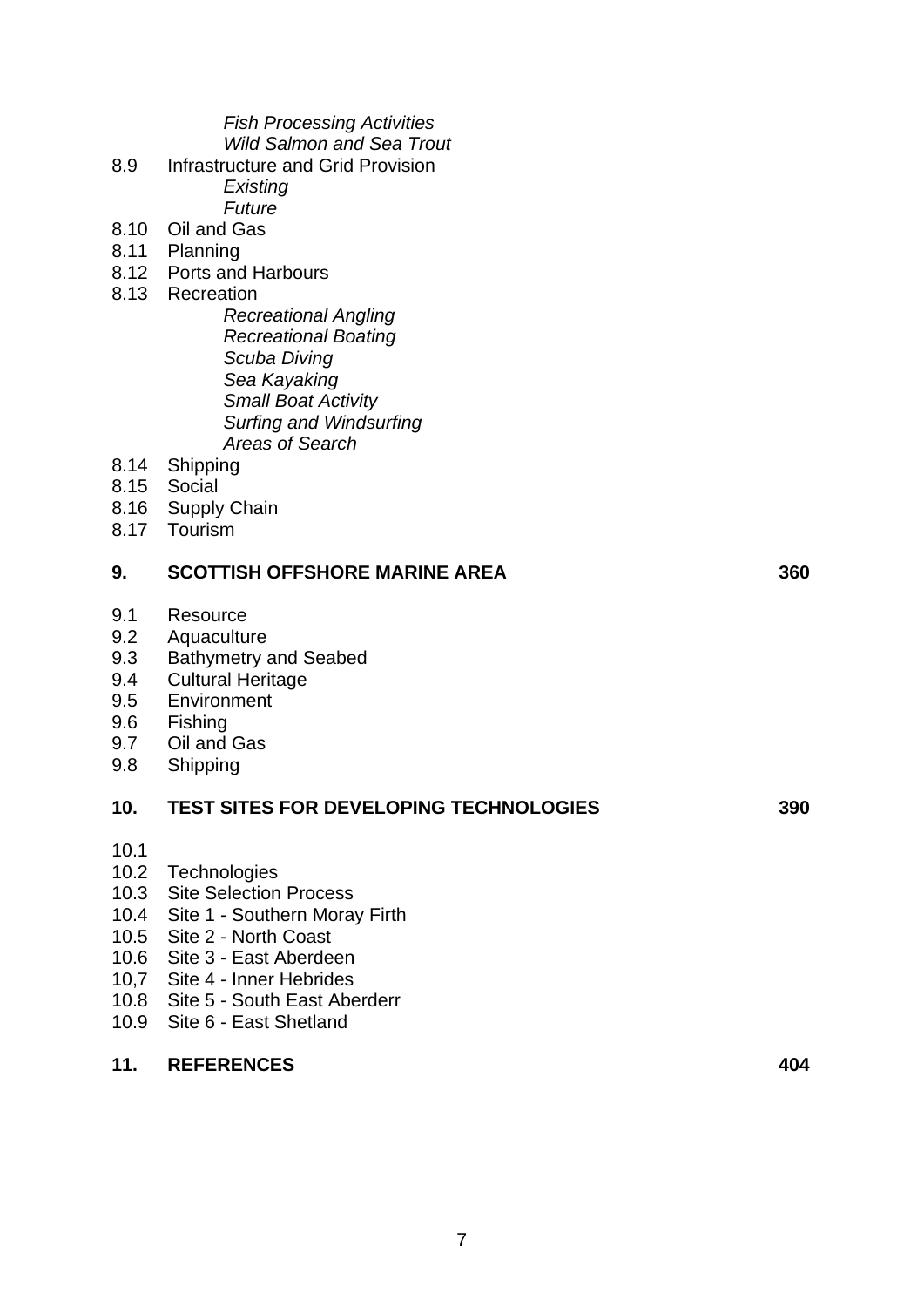# **FIGURES**

- 1.1 Map of Scottish Marine Area
- 1.2 Offshore Wind Scoping Areas of Search
- 1.3 Scottish Offshore Renewable Energy Regions (SORERs)
- 2.1 Aquaculture activities in Scottish Waters
- 2.2 Aviation activities in Scotland
- 2.3 Bathymetry in Scottish Waters
- 2.4 Defence activities in Scottish Waters
- 2.5 Interconnector cables around Scotland
- 2.6 Offshore Renewable Energy and Grid Upgrades
- 2.7 Oil and Gas activities in Scottish Waters
- 2.8 Ports and Harbours around Scotland
- 2.9 Scuba Diving sites around Scotland
- 2.10 Sea Kayaking and Canoeing areas around Scotland
- 2.11 Dinghy Sailing Clubs around Scotland
- 2.12 Surfing and Windsurfing locations around Scotland
- 2.13 Ferry Routes around Scotland
- 2.14 Shipping designations in Scottish Waters
- 3.1 Firth of Forth Wind Energy Resource (Annual Mean Power)
- 3.2 Firth of Forth Wind Energy Resource (Annual Mean Wind Speed)
- 3.3 Aquaculture activities in the Firth of Forth Region
- 3.4 Aviation activities in the Firth of Forth Region
- 3.5 Firth of Forth Seabed Sediments
- 3.6 Firth of Forth Seabed Predicted EUNIS Habitats
- 3.7 Key cultural heritage assets in the East Region
- 3.8 Defence activities in the East Region
- 3.9 Military Practice Areas and Area of Search E1
- 3.10 Coastal and Flood Defence Schemes in East Region
- 3.11 Designated sites in the Firth of Forth (Area of Search)
- 3.12 Marine Mammals (Cetaceans), Seals and Basking Sharks in East Region
- 3.13 Seabirds, Important Bird Areas and RSPB Reserves in East Region (Winter Season)
- 3.14 Seabirds, Important Bird Areas and RSPB Reserves in East Region (Breeding Season)
- 3.15 Fishing Intensity in the East Region (Scallop Dredge, Demersal Mobile Gear, and Nephrops – Mobile Gear)
- 3.16 Fishing Intensity in the East Region (Pelagic, Demersal Static Gear, Nephrops - Creels)
- 3.17 Fishing Intensity in the East Region (Brown Crab Creels, Lobster Creels, Squid)
- 3.18 Inshore Fisheries in the East Region (Mobile Gears)
- 3.19 Inshore Fisheries in the East Region (Static Gears)
- 3.20 Salmon and Sea Trout Fishing Locations in East Region
- 3.21 Interconnector cables in the East Region
- 3.22 Existing Infrastructure in the Firth of Forth (Area of Search)
- 3.23 Oil and Gas activities in the East Region
- 3.24 Oil and Gas activities in relation to to the Firth of Forth (Area of Search)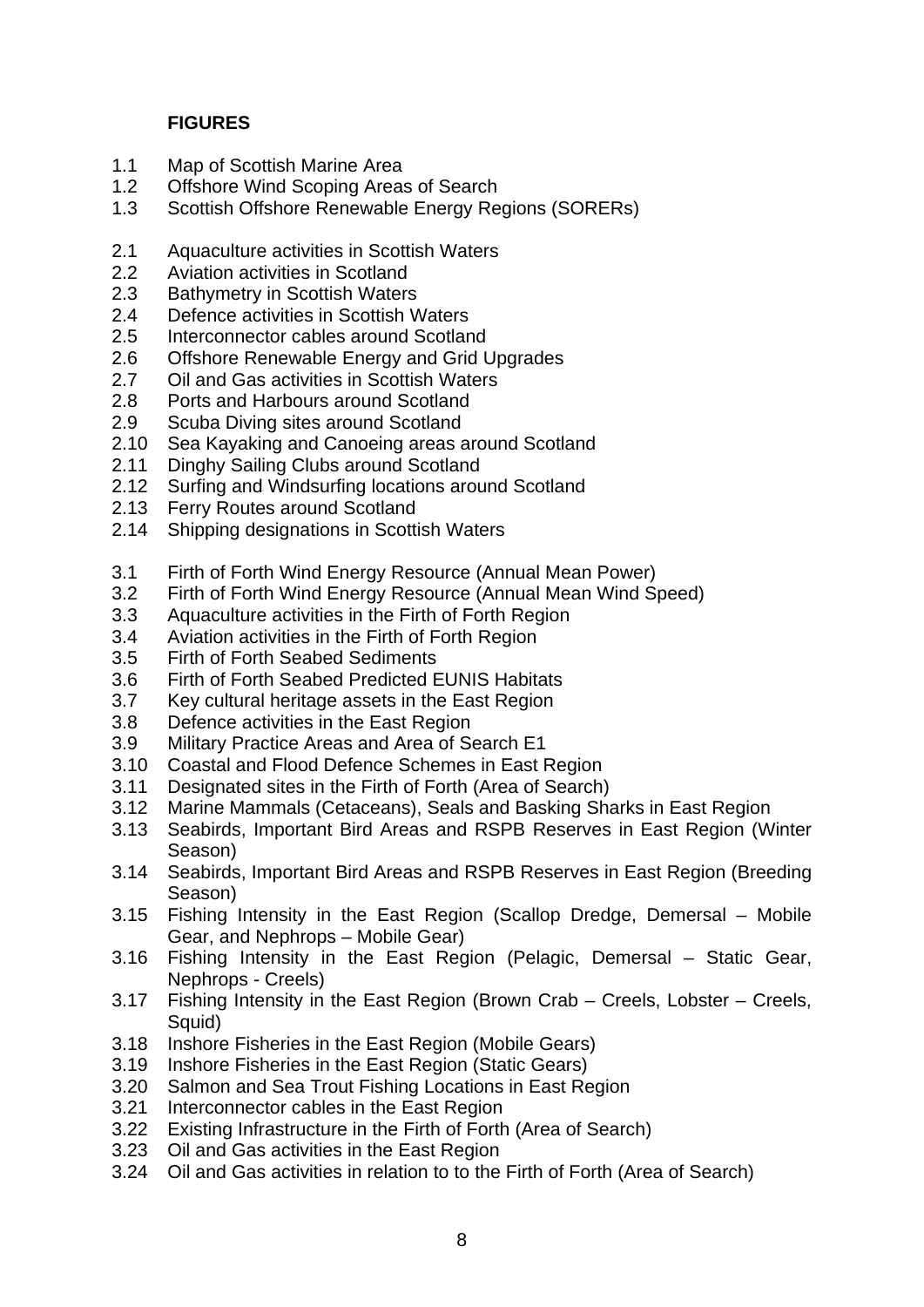- 3.25 Ports and Harbours in the East Region
- 3.26 Sailing activity in the East Region
- 3.27 Kayaking and Small Boat Activities in the East Region
- 3.28 East Region Surfing Locations
- 3.29 Recreational activity in the Firth of Forth (Area of Search)
- 3.30 Shipping Activities in the East Region
- 3.31 Cultural and Maritime Heritage Assets in East Region
- 3.32 Coastal Awards in East Region
- 4.1 North East Wind Energy Resource (Annual Mean Power)
- 4.2 North East Wind Energy Resource (Annual Mean Wind Speed)
- 4.3 Moray Firth Wind Energy Resource (Annual Mean Power)
- 4.4 Moray Firth Wind Energy Resource (Annual Mean Wind Speed)
- 4.5 Aquaculture activities in the North East Region
- 4.6 Aquaculture activities in the Moray Firth Region
- 4.7 Aviation activities in the North East (Area of Search)
- 4.8 Aviation activities in the Moray Firth (Area of Search)
- 4.9 North East Seabed Sediments
- 4.10 North East Seabed Predicted EUNIS Habitats
- 4.11 Moray Firth Seabed Sediments
- 4.12 Moray Firth Seabed Predicted EUNIS Habitats
- 4.13 Key Cultural Heritage Assets in the North East (Areas of Search)
- 4.14 Key Cultural Heritage Assets in the Moray Firth (Areas of Search)
- 4.15 Defence activities in North East Region
- 4.16 Defence activities in the North East (Areas of Search)
- 4.17 Defence activities in the Moray Firth (Areas of Search)
- 4.18 Coastal and Flood Defence Schemes in the North East Region
- 4.19 Designated sites in the North East (Area of Search)
- 4.20 Designated sites in the Moray Firth (Area of Search)
- 4.21 Cetaceans, Seals and Basking Sharks in North East (Area of Search)
- 4.22 Cetaceans, Seals and Basking Sharks in Moray Firth (Areas of Search)
- 4.23 Seabirds, Important Bird Areas and RSPB Reserves in North East (Area of Search)(Winter)
- 4.24 Seabirds, Important Bird Areas and RSPB Reserves in North East (Area of Search)(Breeding)
- 4.25 Seabirds, Important Bird Areas and RSPB Reserves in Moray Firth (Areas of Search)(Winter)
- 4.26 Seabirds, Important Bird Areas and RSPB Reserves in Moray Firth (Areas of Search)(Breeding)
- 4.27 Fishing Intensity in the North East (Area of Search) (Scallop Dredge, Demersal – Mobile Gear, and Nephrops – Mobile Gear)
- 4.28 Fishing Intensity in the North East (Area of Search) (Pelagic, Demersal Static Gear, Nephrops - Creels)
- 4.29 Fishing Intensity in the North East (Area of Search) (Brown Crab Creels, Lobster – Creels, Squid)
- 4.30 Inshore Fisheries in the North East (Area of Search) (Mobile Gears)
- 4.31 Inshore Fisheries in the North East (Area of Search) (Static Gears)
- 4.32 Fishing Intensity in the Moray Firth (Areas of Search) (Scallop Dredge, Demersal – Mobile Gear, and Nephrops – Mobile Gear)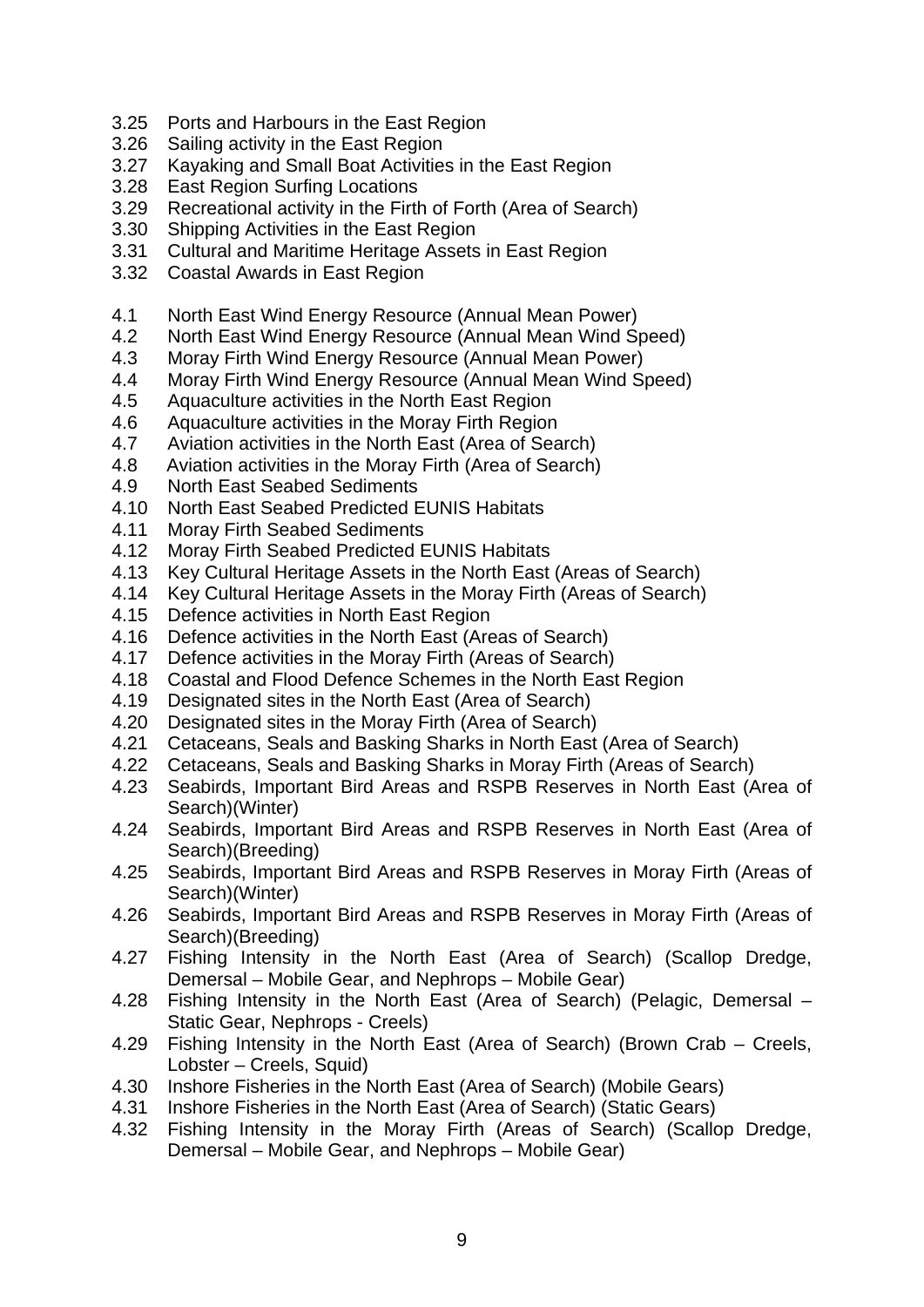- 4.33 Fishing Intensity in the Moray Firth (Areas of Search) (Pelagic, Demersal Static Gear, Nephrops - Creels)
- 4.34 Fishing Intensity in the Moray Firth (Areas of Search) (Brown Crab Creels, Lobster – Creels, Squid)
- 4.35 Inshore Fisheries in the Moray Firth (Areas of Search) (Mobile Gears)
- 4.36 Inshore Fisheries in the Moray Firth (Areas of Search) (Static Gears)
- 4.37 Salmon and Sea Trout Fishing Locations in North East Region
- 4.38 Interconnector cables in the North East Region
- 4.39 Existing Infrastructure in the North East (Area of Search)
- 4.40 Existing Infrastructure in the Moray Firth (Area of Search)
- 4.41 Oil and Gas activities in the North East Region
- 4.42 Oil and Gas activities in the North East (Area of Search)
- 4.43 Oil and Gas activities in the Moray Firth (Areas of Search)
- 4.44 Ports and Harbours in the East Region
- 4.45 Recreational Boating activities in the North East Region
- 4.46 Recreational diving activities in the North East Region
- 4.47 Dinghy Sailing Clubs in the North East Region
- 4.48 Kayaking and Small Boat Activities in the North East Region
- 4.49 Surfing and Windsurfing locations in the North East Region
- 4.50 Recreational activities in the North East (Area of Search)
- 4.51 Recreational activities in the Moray Firth (Area of Search)
- 4.52 Shipping activity in the North East (Area of Search)
- 4.53 Shipping activity in the Moray Firth (Areas of Search)
- 4.54 Key tourist sites in the North East Region
- 4.55 Cultural and Maritime Heritage Assets in North East Region
- 4.56 Coastal awards in the North East Region
- 5.1 Orkney Wind Energy Resource (Annual Mean Power)
- 5.2 Orkney Wind Energy Resource (Annual Mean Wind Speed)
- 5.3 Shetland Wind Energy Resource (Annual Mean Power)
- 5.4 Shetland Wind Energy Resource (Annual Mean Wind Speed)
- 5.5 Aquaculture in the North Region
- 5.6 Aquaculture activities in Orkney (Areas of Search)
- 5.7 Aquaculture activities in the Shetland (Area of Search)
- 5.8 Aviation activities in Orkney (Areas of Search)
- 5.9 Aviation activities in Shetland (Areas of Search)
- 5.10 Orkney (Area of Search) Seabed Sediments
- 5.11 Orkney (Area of Search) Seabed Predicted EUNIS Habitats
- 5.12 Shetland (Areas of Search) Seabed Sediments
- 5.13 Shetland (Areas of Search) Seabed Predicted EUNIS Habitats
- 5.14 Key Cultural Heritage Assets in the Orkney (Area of Search)
- 5.15 Key Cultural Heritage Assets in the Shetland (Areas of Search)
- 5.16 Defence activities in North Region
- 5.17 Defence activities in the Orkney (Areas of Search)
- 5.18 Defence activities in the Shetland (Areas of Search)
- 5.19 Designated sites in the Orkney (Area of Search)
- 5.20 Designated sites in the Shetland (Area of Search)
- 5.21 Cetaceans, Seals and Basking Sharks in Orkney (Area of Search)
- 5.22 Cetaceans, Seals and Basking Sharks in Shetland (Areas of Search)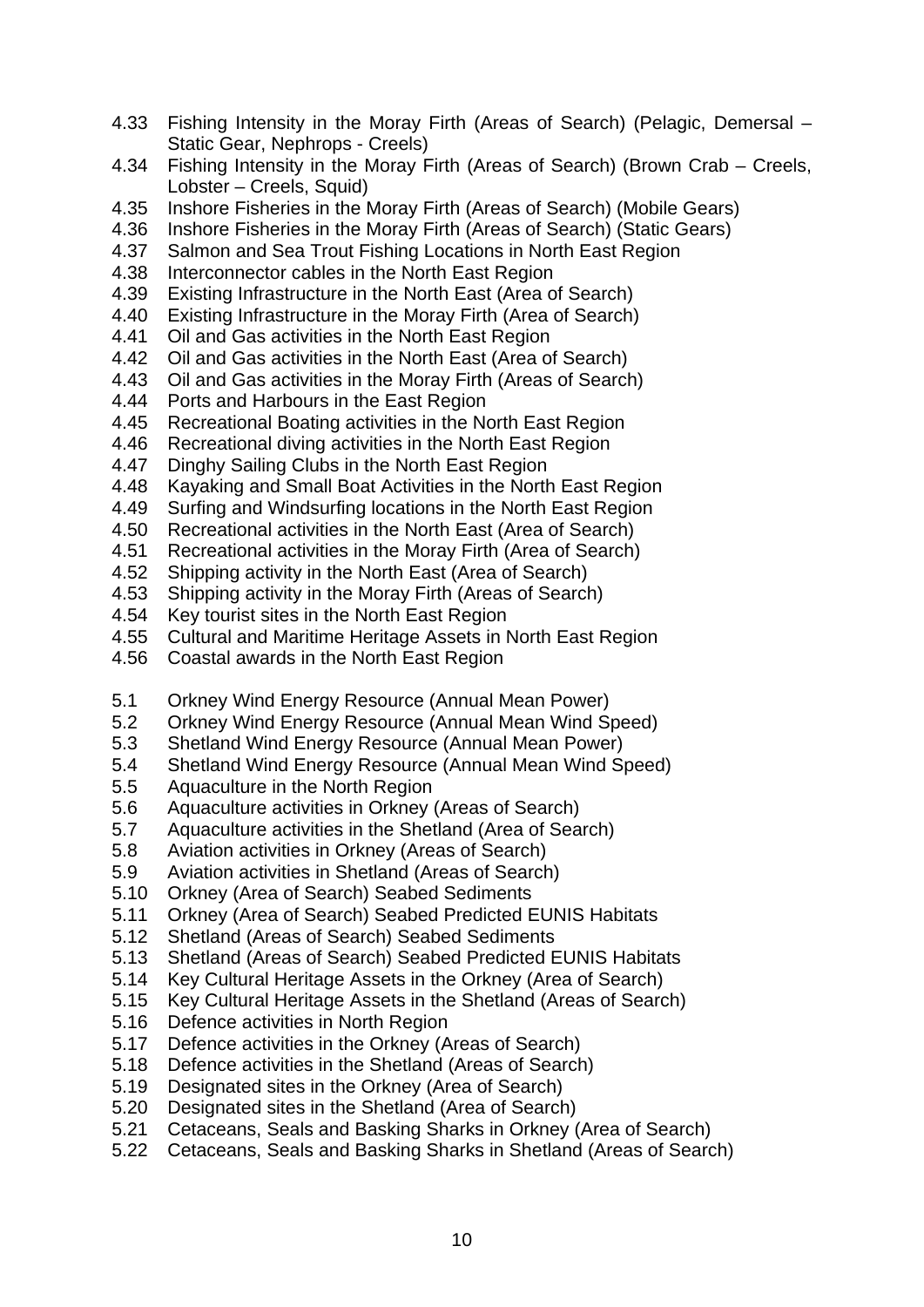- 5.23 Seabirds, Important Bird Areas and RSPB Reserves in Orkney (Area of Search)(Winter)
- 5.24 Seabirds, Important Bird Areas and RSPB Reserves in Orkney (Area of Search)(Breeding)
- 5.25 Seabirds, Important Bird Areas and RSPB Reserves in Shetland (Areas of Search)(Winter)
- 5.26 Seabirds, Important Bird Areas and RSPB Reserves in Shetland (Areas of Search)(Breeding)
- 5.27 Fishing Intensity in the Orkney (Area of Search) (Scallop Dredge, Demersal Mobile Gear, and Nephrops – Mobile Gear)
- 5.28 Fishing Intensity in the Orkney (Area of Search) (Pelagic, Demersal Static Gear, Nephrops - Creels)
- 5.29 Fishing Intensity in the Orkney (Area of Search) (Brown Crab Creels, Lobster – Creels, Squid)
- 5.30 Inshore Fisheries in the Orkney (Area of Search) (Mobile Gears)
- 5.31 Inshore Fisheries in the Orkney (Area of Search) (Static Gears)
- 5.32 Fishing Intensity in the Shetland (Areas of Search) (Scallop Dredge, Demersal – Mobile Gear, and Nephrops – Mobile Gear)
- 5.33 Fishing Intensity in the Shetland (Areas of Search) (Pelagic, Demersal Static Gear, Nephrops - Creels)
- 5.34 Fishing Intensity in the Shetland (Areas of Search) (Brown Crab Creels, Lobster – Creels, Squid)
- 5.35 Scotmap Pilot Study Map 1
- 5.36 Scotmap Pilot study Map 2
- 5.37 Inshore Fisheries in the Shetland (Areas of Search) (Mobile Gears)
- 5.38 Inshore Fisheries in the Shetland (Areas of Search) (Static Gears)
- 5.39 Interconnector cables in the North Region
- 5.40 Existing Infrastructure in the Orkney (Area of Search)
- 5.41 Existing Infrastructure in the Shetland (Area of Search)
- 5.42 Oil and Gas activities in the North Region
- 5.43 Oil and Gas activities in the Orkney (Area of Search)
- 5.44 Oil and Gas activities in the Shetland (Areas of Search)
- 5.45 Ports and Harbours in the North Region
- 5.46 Recreational boating activity in the North Region
- 5.47 Recreational diving activities in the North Region
- 5.48 Dinghy Sailing Clubs in the North Region
- 5.49 Kayaking and Small Boat Activities in the North Region
- 5.50 Surfing and Windsurfing locations in the North Region
- 5.51 Recreational activity in the Orkney (Area of Search)
- 5.52 Recreational activity in the Shetland (Area of Search)
- 5.53 Ferry Routes in the North Region
- 5.54 Shipping activity in the Orkney (Area of Search)
- 5.55 Shipping activity in the Shetland (Areas of Search)
- 5.56 Key tourist sites in the North Region
- 5.57 Cultural and Maritime Heritage Assets in North Region
- 5.58 Coastal awards in the North Region
- 6.1 North Minch Wind Energy Resource (Annual Mean Power)
- 6.2 North Minch Wind Energy Resource (Annual Mean Wind Speed)
- 6.3 Aquaculture activities in the North Region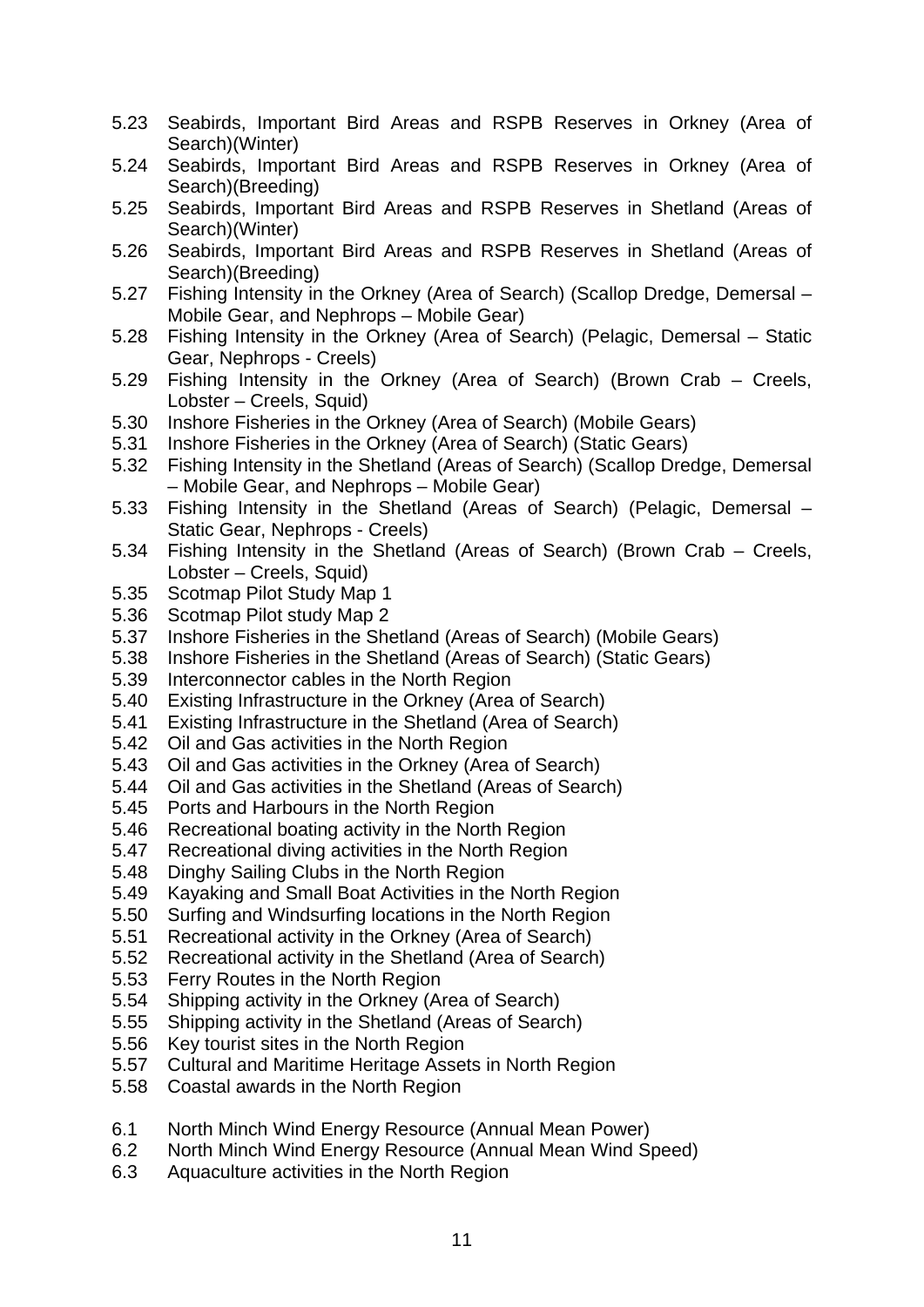- 6.4 Aquaculture activities in the North Minch (Area of Search)
- 6.5 Aviation activities in the North Minch (Area of Search)
- 6.6 North Minch (Area of Search) Seabed Sediments
- 6.7 North Minch (Area of Search) Seabed Predicted EUNIS Habitats
- 6.8 Key cultural heritage assets in the North Minch (Area of Search)
- 6.9 Defence activities in the North West Region
- 6.10 Military Practice Areas and North Minch (Area of Search)
- 6.11 Coastal and Flood Defence Schemes in North West Region
- 
- 6.12 Designated sites in the North Minch (Area of Search)<br>6.13 Cetaceans, Seals and Basking Sharks in North Minch 6.13 Cetaceans, Seals and Basking Sharks in North Minch (Area of Search)
- 6.14 Seabirds, Important Bird Areas and RSPB Reserves in North Minch (Area of Search) Region (Winter)
- 6.15 Seabirds, Important Bird Areas and RSPB Reserves in North Minch (Area of Search)Region (Breeding)
- 6.16 Fishing Intensity in the North Minch (Area of Search)(Scallop Dredge, Demersal – Mobile Gear, and Nephrops – Mobile Gear)
- 6.17 Fishing Intensity in the North Minch (Area of Search)(Pelagic, Demersal Static Gear, Nephrops - Creels)
- 6.18 Fishing Intensity in the North Minch (Area of Search)(Brown Crab Creels, Lobster – Creels, Squid)
- 6.19 Inshore Fisheries in the North Minch (Area of Search) (Mobile Gears)
- 6.20 Inshore Fisheries in the North Minch (Area of Search) (Static Gears)
- 6.21 Salmon and Sea Trout Fishing Locations in North West Region
- 6.22 Interconnector cables in the North West Region
- 6.23 Existing Infrastructure in the North Minch (Area of Search)
- 6.24 Oil and Gas activities in the North West Region
- 6.25 Oil and Gas activities in relation to North Minch (Area of Search)
- 6.26 Ports and Harbours in the North West Region
- 6.27 Sailing activity in the North West Region
- 6.28 Dinghy Sailing Clubs in the North West Region
- 6.29 Kayaking and Small Boat Activities in the North West Region
- 6.30 Recreational diving activities in the North West Region
- 6.31 North West Region Surfing Locations
- 6.32 Recreational activity in the North West Region
- 6.33 Ferry activities in the North West Region
- 6.34 Shipping Activities in the North Minch (Area of Search)
- 6.35 Key tourist sites within the North West Region
- 6.36 Cultural and Maritime Heritage Assets in North West Region
- 6.37 Coastal Awards in North West Region
- 7.1 Argyll Wind Energy Resource (Areas of Search)(Annual Mean Power)
- 7.2 Argyll Wind Energy Resource (Areas of Search)(Annual Mean Wind Speed)
- 7.3 Kintyre Wind Energy Resource (Annual Mean Power)
- 7.4 Kintyre Wind Energy Resource (Annual Mean Wind Speed)
- 7.5 Aquaculture in the West Region
- 7.6 Aquaculture activities in Argyll (Areas of Search)
- 7.7 Aquaculture activities in the Kintyre (Area of Search)
- 7.8 Aviation activities in Argyll (Areas of Search)
- 7.9 Aviation activities in Kintyre (Areas of Search)
- 7.10 Argyll (Area of Search) Seabed Sediments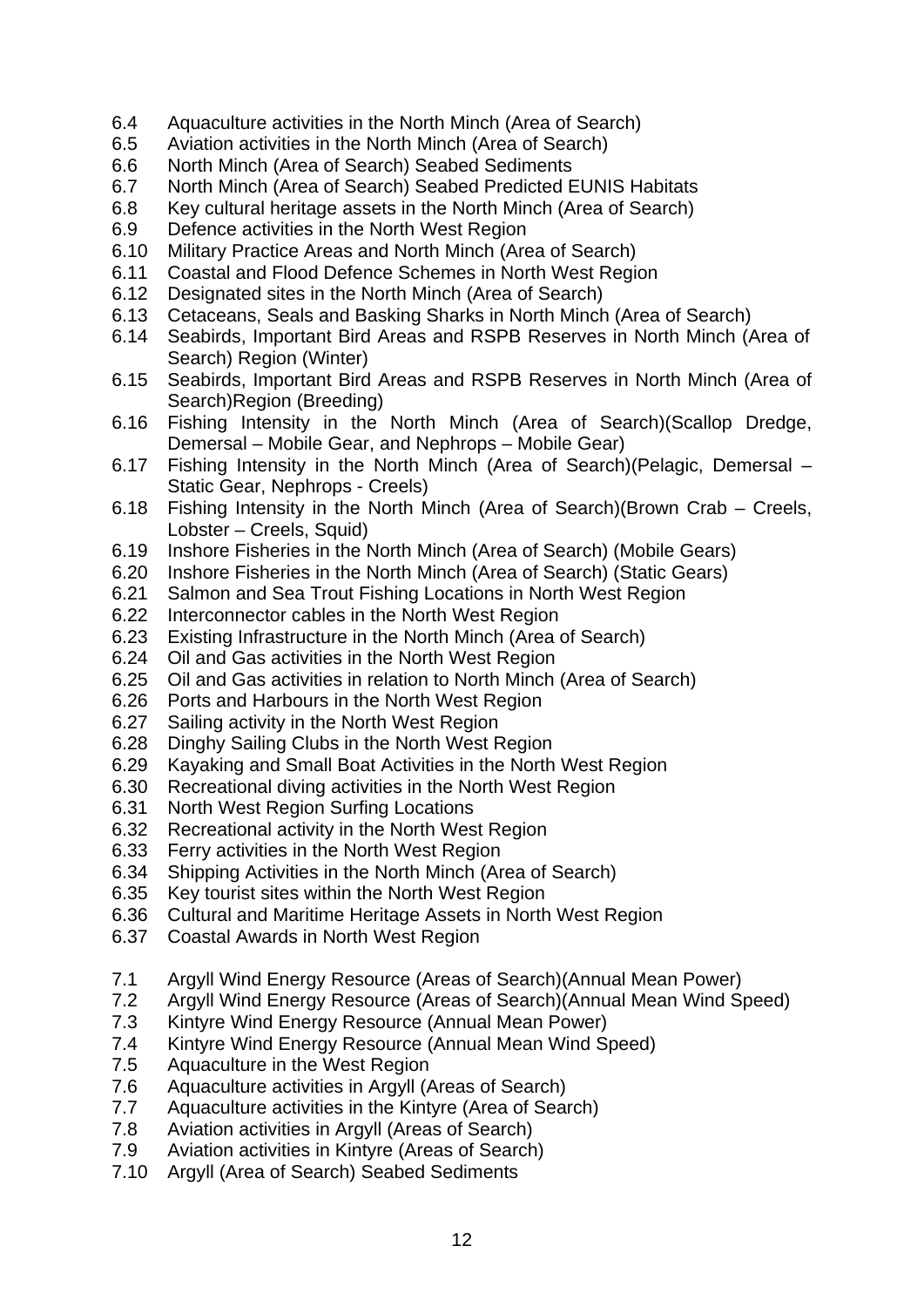- 7.11 Argyll (Area of Search) Seabed Predicted EUNIS Habitats
- 7.12 Kintyre (Areas of Search) Seabed Sediments
- 7.13 Kintyre (Areas of Search) Seabed Predicted EUNIS Habitats
- 7.14 Key Cultural Heritage Assets in the Argyll (Area of Search)
- 7.15 Key Cultural Heritage Assets in the Kintyre (Areas of Search)
- 7.16 Defence activities in West Region
- 7.17 Defence activities in the Argyll (Areas of Search)
- 7.18 Defence activities in the Kintyre (Areas of Search)
- 7.19 Coastal and Flood Defence Schemes in the West Region
- 7.20 Designated sites in the Argyll (Area of Search)
- 7.21 Designated sites in the Kintyre (Area of Search)
- 7.22 Cetaceans, Seals and Basking Sharks in Argyll (Area of Search)
- 7.23 Cetaceans, Seals and Basking Sharks in Kintyre (Areas of Search)
- 7.24 Seabirds, Important Bird Areas and RSPB Reserves in Argyll (Area of Search)(Winter)
- 7.25 Seabirds, Important Bird Areas and RSPB Reserves in Argyll (Area of Search)(Breeding)
- 7.26 Seabirds, Important Bird Areas and RSPB Reserves in Kintyre (Areas of Search)(Winter)
- 7.27 Seabirds, Important Bird Areas and RSPB Reserves in Kintyre (Areas of Search)(Breeding)
- 7.28 Fishing Intensity in the Argyll (Area of Search) (Scallop Dredge, Demersal Mobile Gear, and Nephrops – Mobile Gear)
- 7.29 Fishing Intensity in the Argyll (Area of Search) (Pelagic, Demersal Static Gear, Nephrops - Creels)
- 7.30 Fishing Intensity in the Argyll (Area of Search) (Brown Crab Creels, Lobster – Creels, Squid)
- 7.31 Inshore Fisheries in the Argyll (Area of Search) (Mobile Gears)
- 7.32 Inshore Fisheries in the Argyll (Area of Search) (Static Gears)
- 7.33 Fishing Intensity in the Kintyre (Areas of Search) (Scallop Dredge, Demersal Mobile Gear, and Nephrops – Mobile Gear)
- 7.34 Fishing Intensity in the Kintyre (Areas of Search) (Pelagic, Demersal Static Gear, Nephrops - Creels)
- 7.35 Fishing Intensity in the Kintyre (Areas of Search) (Brown Crab Creels, Lobster – Creels, Squid)
- 7.36 Inshore Fisheries in the Kintyre (Areas of Search) (Mobile Gears)
- 7.37 Inshore Fisheries in the Kintyre (Areas of Search) (Static Gears)
- 7.38 Wild Salmon and Sea Trout activities in the West Region
- 7.39 Interconnector cables in the West Region
- 7.40 Existing Infrastructure in the Argyll (Area of Search)
- 7.41 Existing Infrastructure in the Kintyre (Area of Search)
- 7.42 Ports and Harbours in the West Region
- 7.43 Recreational boating activity in the West Region
- 7.44 Recreational diving activities in the West Region
- 7.45 Dinghy Sailing Clubs in the West Region
- 7.46 Kayaking and Small Boat Activities in the West Region
- 7.47 Surfing and Windsurfing locations in the West Region
- 7.48 Recreational activity in the Argyll (Area of Search)
- 7.49 Recreational activity in the Kintyre (Areas of Search)
- 7.50 Ferry Routes in the West Region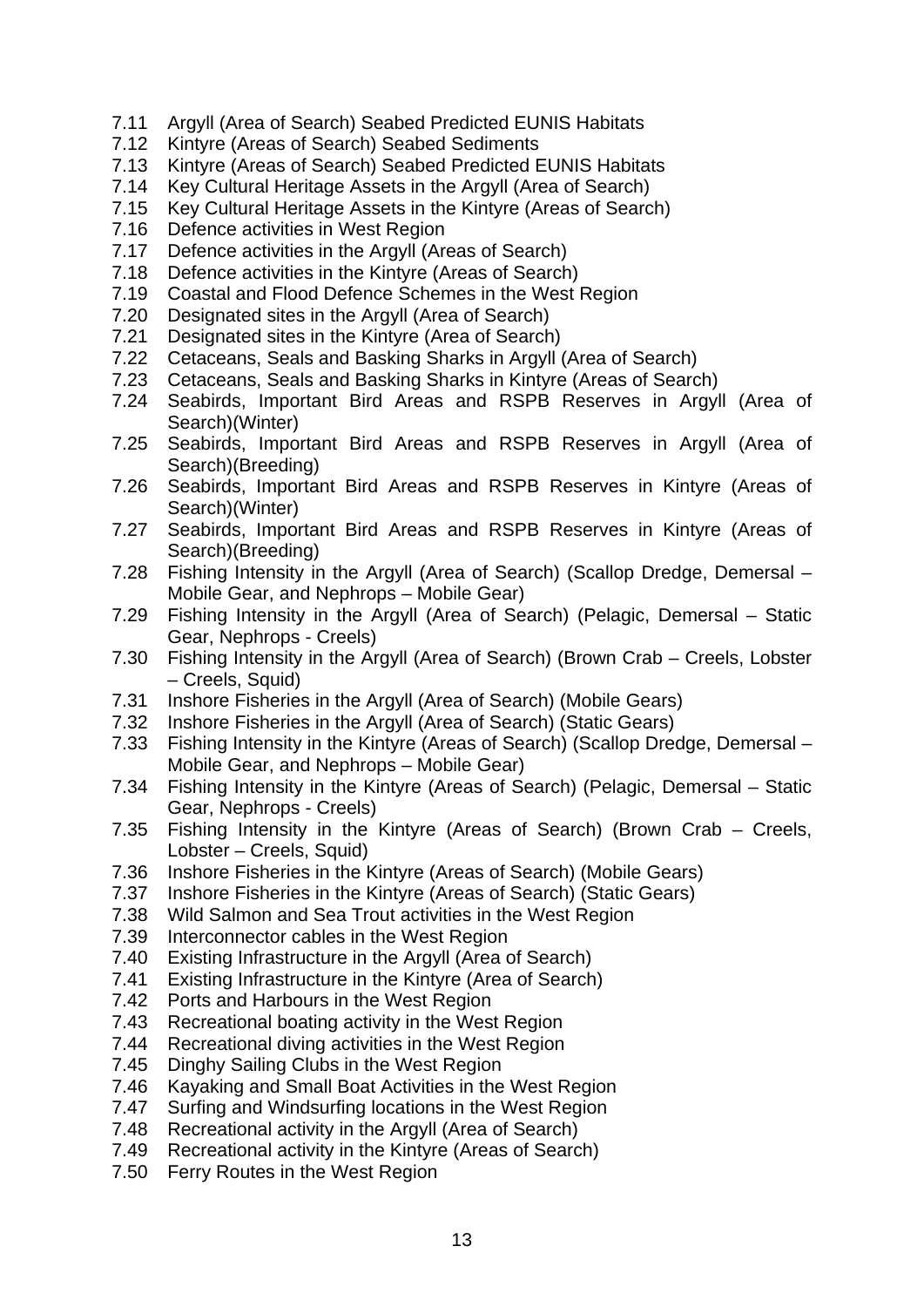- 7.51 Shipping activity in the Argyll (Area of Search)
- 7.52 Shipping activity in the Kintyre (Areas of Search)<br>7.53 Kev tourist sites in the West Region
- Key tourist sites in the West Region
- 7.54 Cultural and Maritime Heritage Assets in West Region
- 7.55 Coastal awards in the West Region
- 8.1 Solway Wind Energy Resource (Annual Mean Power)
- 8.2 Solway Wind Energy Resource (Annual Mean Wind Speed)
- 8.3 Aquaculture activities in the South West Region
- 8.4 Aquaculture activities in the Solway (Area of Search)
- 8.5 Aviation activities in the Solway (Area of Search)
- 8.6 Solway (Area of Search) Seabed Sediments
- 8.7 Solway (Area of Search) Seabed Predicted EUNIS Habitats
- 8.8 Key cultural heritage assets in the South West Region
- 8.9 Defence activities in the South West Region
- 8.10 Military Practice Areas and Solway (Area of Search)
- 8.11 Designated sites in the Solway (Area of Search)
- 8.12 Cetaceans, Seals and Basking Sharks in Solway (Area of Search)
- 8.13 Seabirds, Important Bird Areas and RSPB Reserves in Solway (Area of Search) Region (Winter)
- 8.14 Seabirds, Important Bird Areas and RSPB Reserves in Solway (Area of Search) Region (Breeding)
- 8.15 Fishing Intensity in the Solway (Area of Search)(Scallop Dredge, Demersal Mobile Gear, and Nephrops – Mobile Gear)
- 8.16 Fishing Intensity in the Solway (Area of Search)(Pelagic, Demersal Static Gear, Nephrops - Creels)
- 8.17 Fishing Intensity in the Solway (Area of Search)(Brown Crab Creels, Lobster – Creels, Squid)
- 8.18 Inshore Fisheries in the Solway (Area of Search) (Mobile Gears)
- 8.19 Inshore Fisheries in the Solway (Area of Search) (Static Gears)
- 8.20 Salmon and Sea Trout Fishing Locations in South West Region
- 8.21 Interconnector cables in the South West Region
- 8.22 Existing Infrastructure in the Solway (Area of Search)
- 8.23 Oil and Gas activities in the South West Region
- 8.24 Oil and Gas activities in relation to Solway (Area of Search)
- 8.25 Ports and Harbours in the South West Region
- 8.26 Sailing activity in the South West Region
- 8.27 Recreational diving activities in the South West Region
- 8.28 Kayaking and Small Boat Activities in the South West Region
- 8.29 Dinghy Sailing Clubs in the South West Region
- 8.30 Recreational activity in the South West Region
- 8.31 Ferry Routes in the South West Region
- 8.32 Shipping Activities in the Solway (Area of Search)
- 8.33 Key tourist sites within the South West Region
- 8.34 Cultural and Maritime Heritage Assets in South West Region
- 8.35 Coastal Awards in South West Region
- 9.1 North Western Wind Energy Resource (Annual Mean Power)
- 9.2 North Western Wind Energy Resource (Annual Mean Wind Speed)
- 9.3 Northern Wind Energy Resource (Annual Mean Power)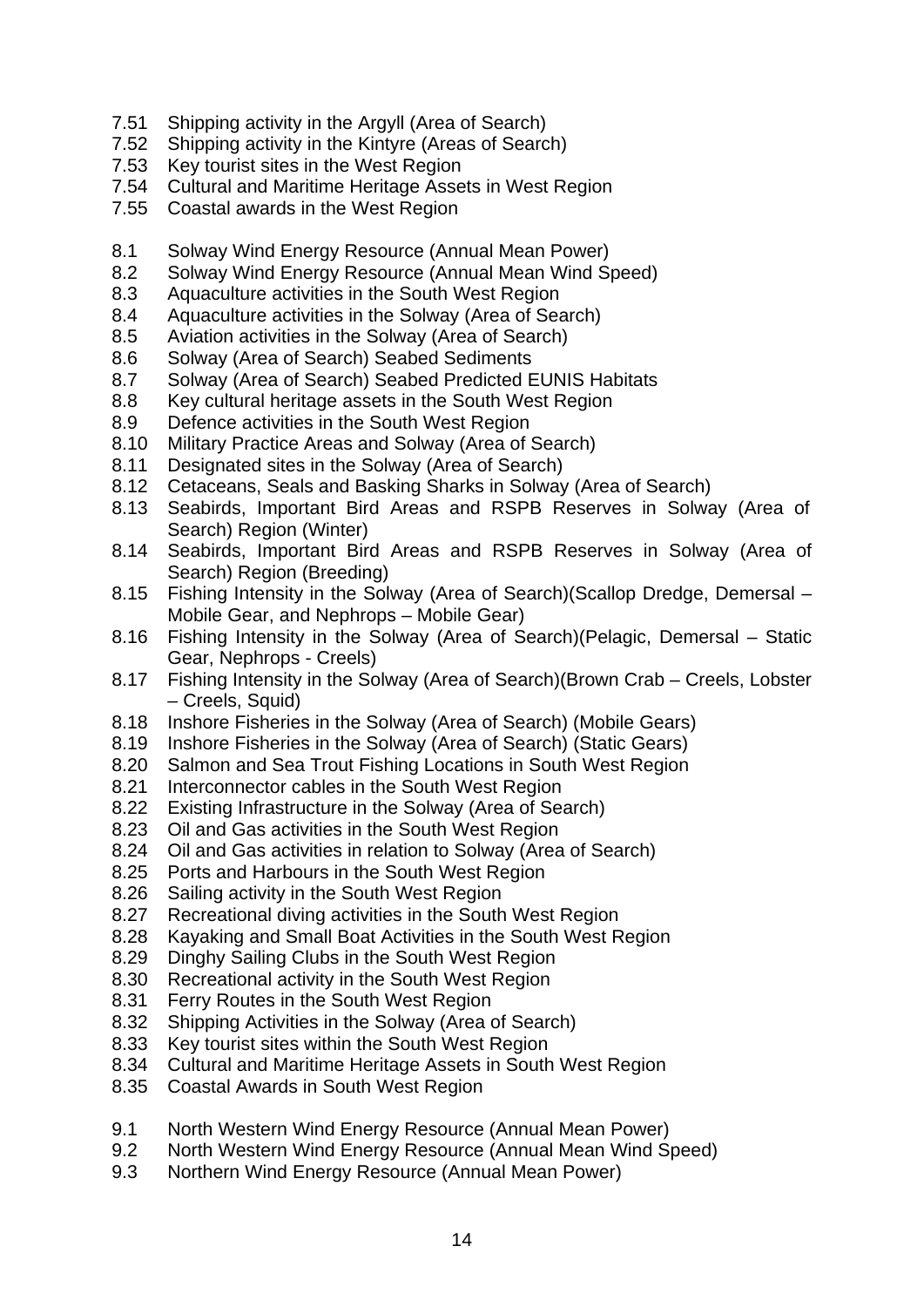- 9.4 Northern Wind Energy Resource (Annual Mean Wind Speed)
- 9.5 North Eastern Wind Energy Resource (Annual Mean Power)
- 9.6 North Eastern Wind Energy Resource (Annual Mean Wind Speed)
- 9.7 North Western Bathymetry
- 9.8 North Western Seabed Sediments
- 9.9 North Western Seabed Predicted EUNIS Habitats
- 9.10 Northen Bathymetry
- 9.11 Northern Seabed Sediments
- 9.12 Northern Seabed Predicted EUNIS Habitats
- 9.13 North Eastern Bathymetry
- 9.14 North Eastern Seabed Sediments
- 9.15 North Eastern Seabed Predicted EUNIS Habitats
- 9.16 Key cultural heritage assets in the North Western Offshore Area
- 9.17 Key cultural heritage assets in the Northern Offshore Area
- 9.18 Key cultural heritage assets in the North Eastern Offshore Area
- 9.19 Designated sites in the North Western Offshore Area
- 9.20 Designated sites in the Northern Offshore Area
- 9.21 Designated sites in the North Eastern Offshore Area
- 9.22 Cetaceans, Seals and Basking Sharks in North Western Offshore Area<br>9.23 Cetaceans. Seals and Basking Sharks in Northern Offshore Area
- 9.23 Cetaceans, Seals and Basking Sharks in Northern Offshore Area
- 9.24 Cetaceans, Seals and Basking Sharks in North Eastern Offshore Area
- 9.25 Seabirds, Important Bird Areas and RSPB Reserves in North Western Offshore Area (Winter)
- 9.26 Seabirds, Important Bird Areas and RSPB Reserves in North Western Offshore Area (Breeding)
- 9.27 Seabirds, Important Bird Areas and RSPB Reserves in Northern Offshore Area (Winter)
- 9.28 Seabirds, Important Bird Areas and RSPB Reserves in Northern Offshore Area (Breeding)
- 9.29 Seabirds, Important Bird Areas and RSPB Reserves in North Eastern Offshore Area (Winter)
- 9.30 Seabirds, Important Bird Areas and RSPB Reserves in North Eastern Offshore Area (Breeding)
- 9.31 Fishing Intensity in the North Western Offshore Area (Scallop Dredge, Demersal – Mobile Gear, and Nephrops – Mobile Gear)
- 9.32 Fishing Intensity in the North Western Offshore Area (Pelagic, Demersal Static Gear, Nephrops - Creels)
- 9.33 Fishing Intensity in the North Western Offshore Area (Brown Crab Creels, Lobster – Creels, Squid)
- 9.34 Fishing Intensity in the Northern Offshore Area (Scallop Dredge, Demersal Mobile Gear, and Nephrops – Mobile Gear)
- 9.35 Fishing Intensity in the Northern Offshore Area (Pelagic, Demersal Static Gear, Nephrops - Creels)
- 9.36 Fishing Intensity in the Northern Offshore Area (Brown Crab Creels, Lobster – Creels, Squid)
- 9.37 Fishing Intensity in the North Eastern Offshore Area (Scallop Dredge, Demersal – Mobile Gear, and Nephrops – Mobile Gear)
- 9.38 Fishing Intensity in the North Eastern Offshore Area (Pelagic, Demersal Static Gear, Nephrops - Creels)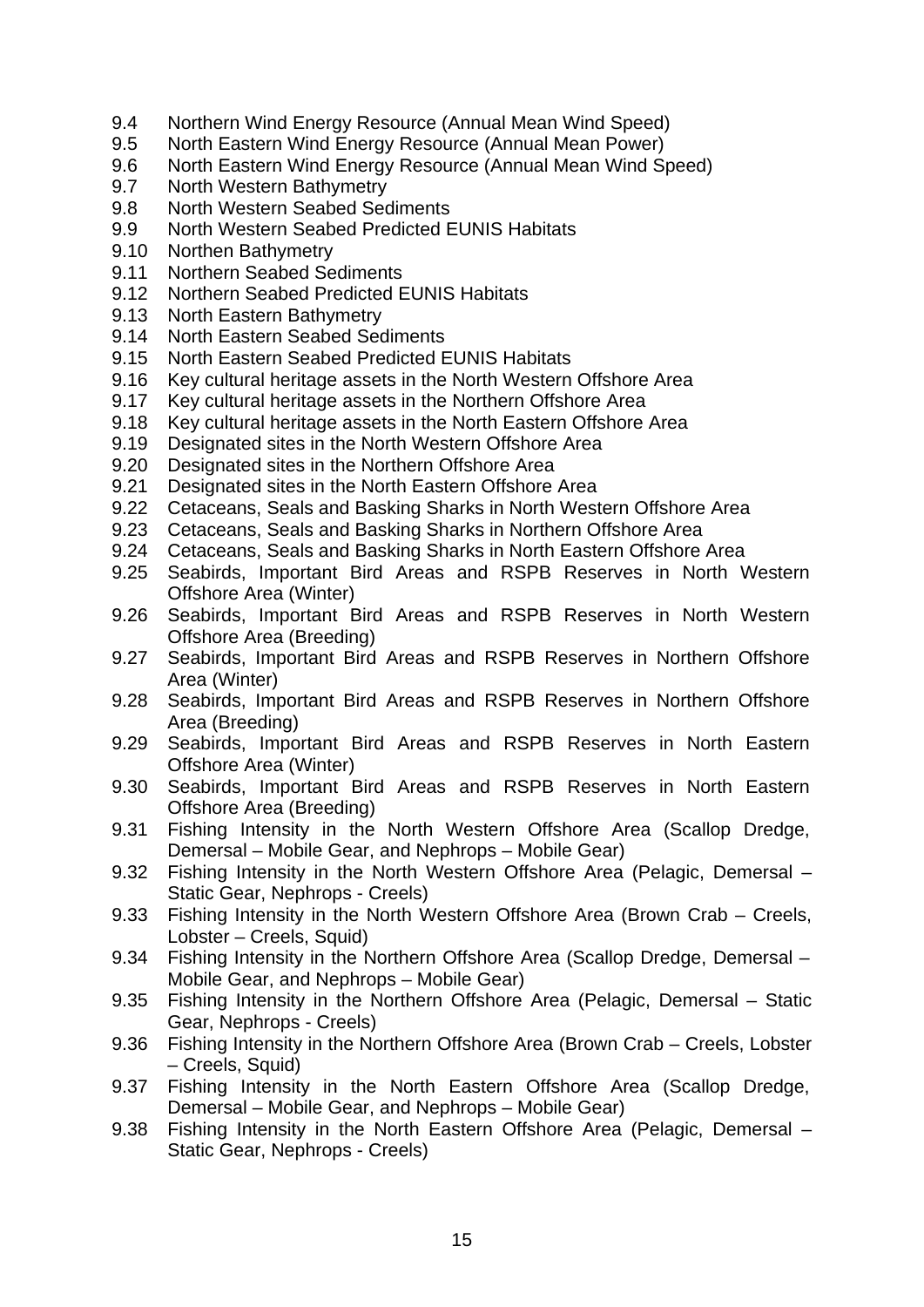- 9.39 Fishing Intensity in the North Eastern Offshore Area (Brown Crab Creels, Lobster – Creels, Squid)
- 9.40 Oil and Gas activities in relation to North Western Offshore Area
- 9.41 Oil and Gas activities in relation to Northern Offshore Area
- 9.42 Oil and Gas activities in relation to North Eastern Offshore Area
- 9.43 Shipping Activities in the North Western Offshore Area
- 9.44 Shipping Activities in the Northern Offshore Area
- 9.45 Shipping Activities in the North Eastern Offshore Area
- 10.1 Southern Moray Firth Site
- 10.2 North Coast Site
- 10.3 East Aberdeen Site
- 10.4 Inner Hebrides Site
- 10.5 South East Aberdeen Site
- 10.6 East Shetland Site